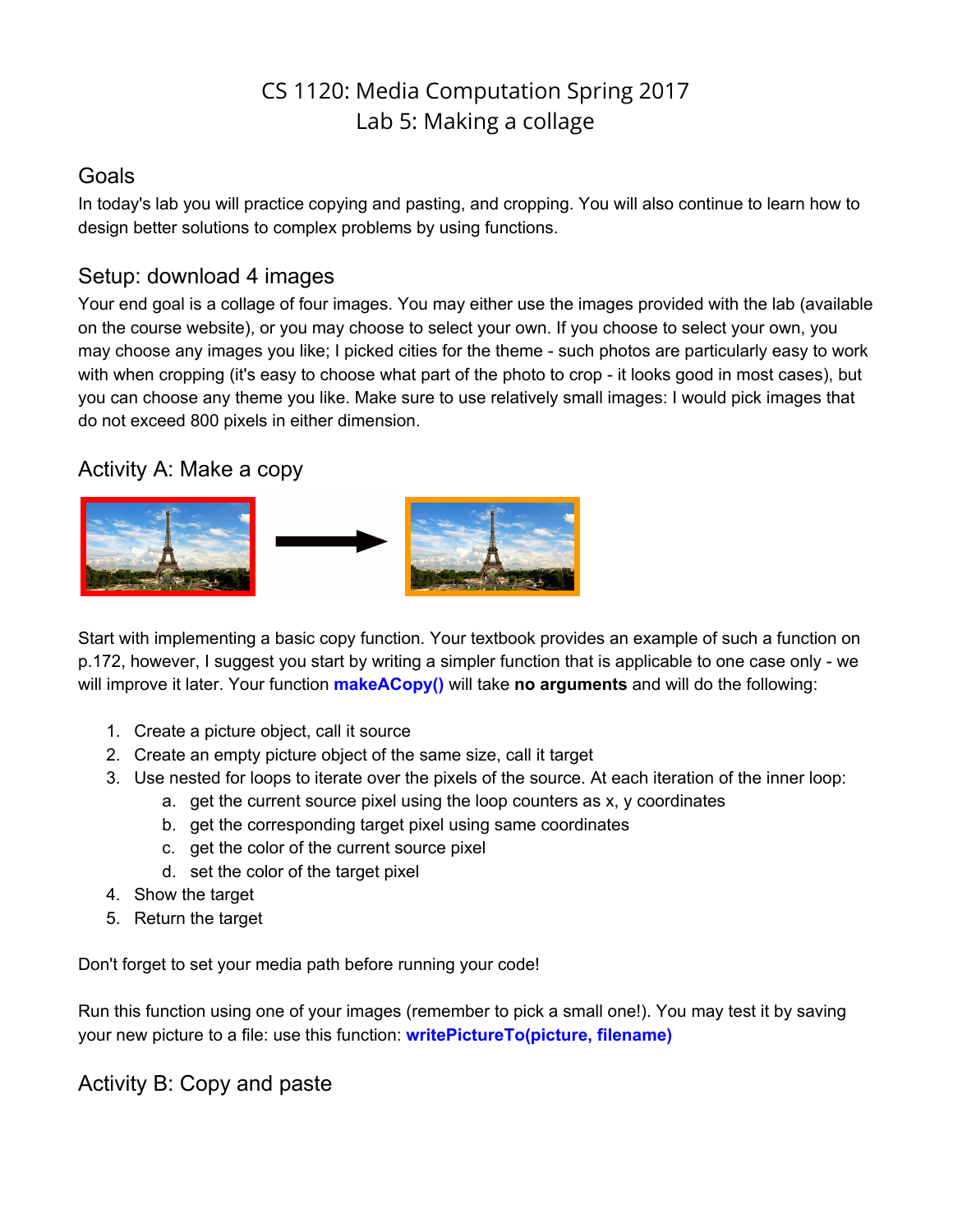





Making a copy is simple. However, we may need to copy our picture onto a *larger* target, and the target coordinates may differ from the source coordinates. Our new function - **copyAndPaste()** - will be very similar to the previous function, except one detail. This detail is the target coordinates.

Consider this: once we know the coordinates for the top left pixel, we know the rest: we just add 1 *to the corresponding index* at each loop iteration. For example, consider if we need to copy our source to a target canvas, so that the copied image is 50 pixels from the left and 10 pixels from the top of the target canvas:

offsetX =  $50 \#$  the value of the x coordinate for the target's top left corner offsetY =  $10 \#$  the value of the y coordinate for the target's top left corner  $targetX = offsetX # initialize the target coordinates to the offset values for x and y$ for x in range(0, width): **targetY = offsetY** # set target's y coordinate to its initial position for y in range(0, height): sourcePixel =  $getPixel(source, x, y)$  # get the source pixel targetPixel = getPixel(target, targetX, targetY) # get the corresponding target pixel # then proceed with getting the color from the source and setting it as the target's color **targetY += 1** # increment target's y coordinate after each iteration of the *inner* loop **targetX += 1** # increment target's x coordinate after each iteration of the *outer* loop

 Of course, *there is a simpler solution*. We don't need to keep track of a separate pair of coordinates targetX and targetY. Instead, we can simply modify the original x and y values by adding the offsets:

```
offsetX = 50 # the value of the x coordinate for the target's top left corner
offsetY = 10 \# the value of the y coordinate for the target's top left corner
for x in range(0, width):
        for y in range(0, height):
```
sourcePixel =  $getPixel(source, x, y)$  # get the source pixel targetPixel = getPixel(target, x **+ offsetX**, y **+ offsetY**) # get the corresponding target pixel # then proceed with getting the color from the source and setting it as the target's color

Try this one. Much simpler and cleaner, don't you think?

# Activity C: Crop and paste

In the previous activity you've learned that to copy and paste, you need to know the x and y offset of the target. Cropping is very similar. Consider a case when we only want part of the source image. We still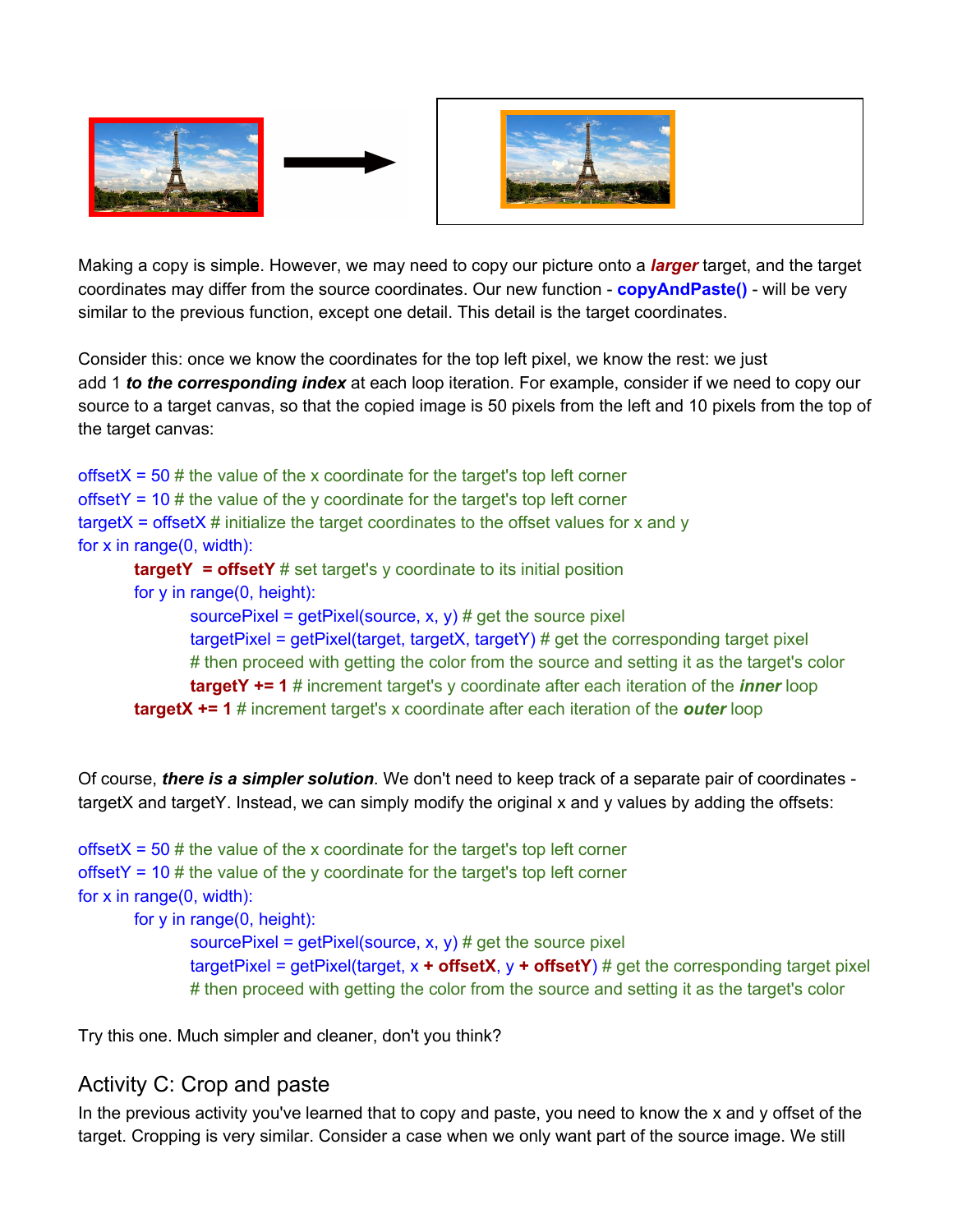need to know the target offset - to know where exactly to paste it. However, this time we must know *what part of the source* to copy.

Here's what we need: sourceX - the x offset of the source sourceY - the y offset of the source sourceWidth - the width of the area we want to copy sourceHeight - the height of the area we want to copy

That's all we need! The loop will look the same, except we don't have to iterate over all the pixels - we use our area instead:

source $X = 200 \#$  the value of the x coordinate of the top left corner of the area to be copied sourceY = 10  $\#$  the value of the y coordinate of the top left corner of the area to be copied sourceWidth =  $100 \#$  width of the area to be copied sourceHeight = 100 # height of the area to be copied

offsetX =  $50$  # the value of the x coordinate for the target's top left corner offsetY = 10  $#$  the value of the y coordinate for the target's top left corner for x in range(**sourceX, sourceX + sourceWidth**):

#### for y in range(**sourceY, sourceY + sourceHeight**):

sourcePixel =  $getPixel(source, x, y)$  # get the source pixel targetPixel = getPixel(target,  $x +$  offsetX,  $y +$  offsetY) # get the corresponding target pixel # then proceed with getting the color from the source and setting it as the target's color

And here's the result (approx.):



# Activity D: Generalized crop and paste

Finally, let's put it all together and make a collage. Your task is to make a collage using your 4 images. The collage should be a 2 x 2 square (4 photos). Each photo is a square, and should be a cropped part of the original photo. Here's one possibility:

#### **Sources:**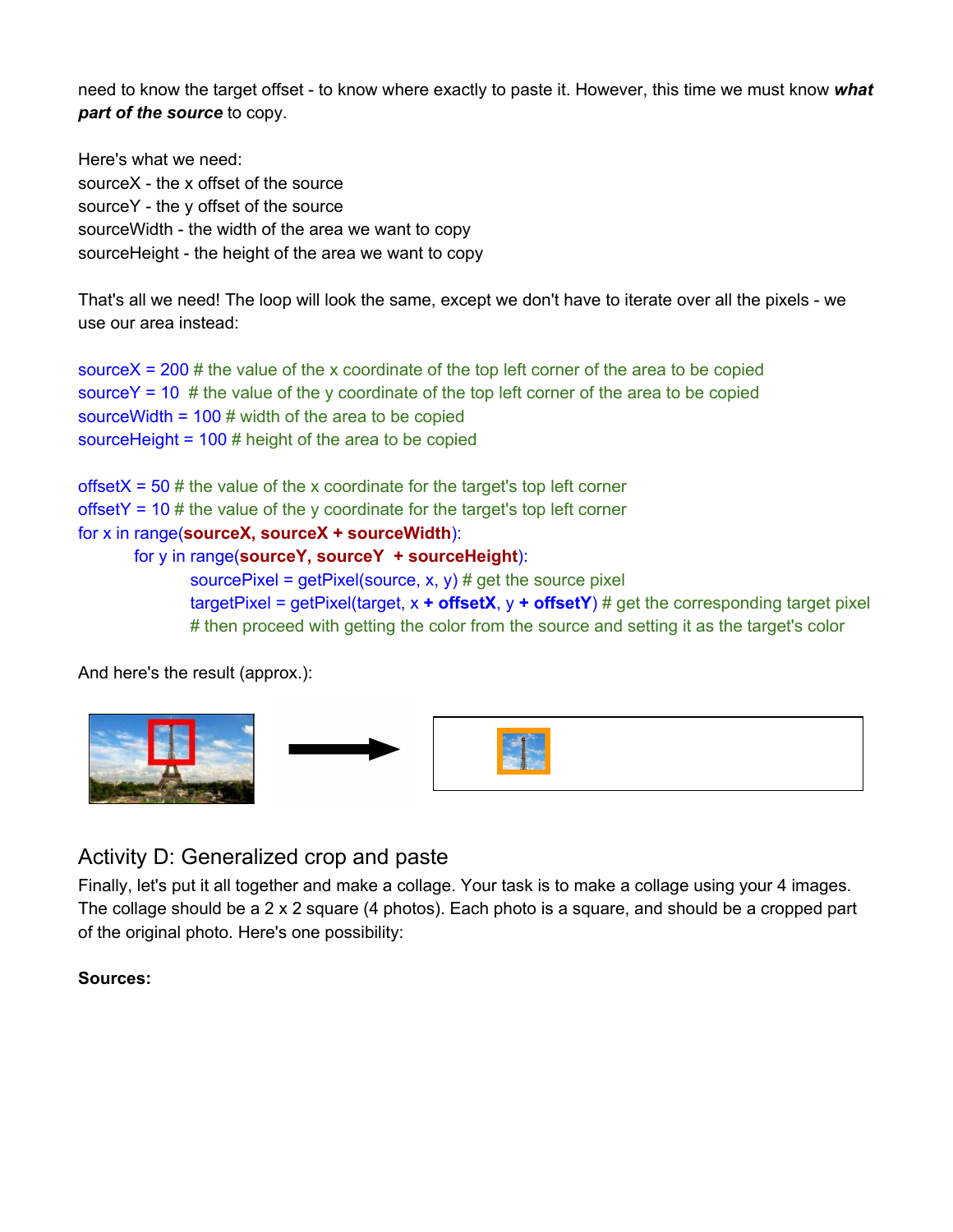

#### **Collage:**



How do you implement this? You DO NOT want to write the copy code 4 times and the crop code 4 times. Instead, *generalize* your copy and your crop functions so that they can be used to process any picture.

Thus, your solution will consist of three functions:

#### **copy(source, target, offsetX, offsetY):**

Does exactly the same what you did in your previous activities, BUT takes the 2 picture objects and x, y offsets as arguments. Now this is a generalized function - you can use it to copy *ANY* picture onto *ANY* target!

#### **crop(picture, offsetX, offsetY, targetWidth, targetHeight):**